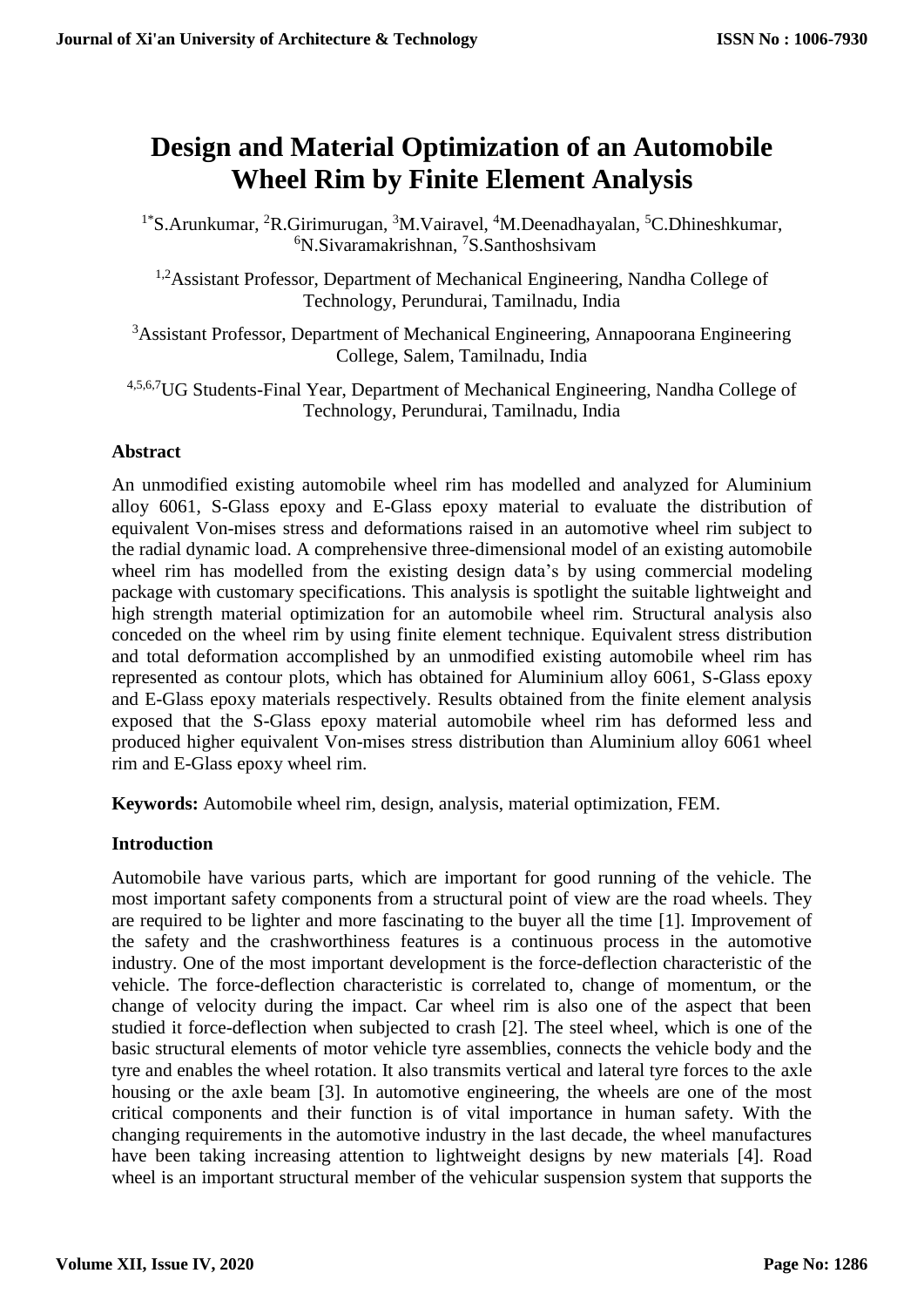static and dynamic loads encountered during vehicle operation. Since the rims, on which cars move, are the most vital elements in a vehicle, they must be designed carefully. Safety and economy are particularly of major concerns when designing a mechanical structure so that the people could use them safely and economically. Style, weight, manufacturability and performance are the four major technical issues related to the design of a new wheel and/or its optimization. The wheels are made of either steel or cast/forge aluminium alloys. Aluminium is the metal with features of excellent lightness, corrosion resistance, etc. In particular, the rims, which are made of aluminium casting alloys, are more preferable because of their weight and cost [5]. Wheel of a car is one of the important safety components. It can not only suffer the vertical force under the wheels, but also suffer the irregular forces resulting from cars starting, braking and turning the process of moving, and road shock. As a high-speed rotation of the wheel, its quality will have a major impact to the vehicle stability, handling and other properties. The development direction of the wheel is to reduce the quality and beautify its appearance as far as possible when it can ensure sufficient strength and reliability [6]. The wheel being a critical component in the vehicle has to meet strict requirements of driving safety. The wheel design must meet both the styling appearance and engineering functions. The wheel also must be durable enough to withstand rough loads and harsh environments. Besides, wheel weight and manufacturing cost should be minimized without contradicting the safety requirements [7]. The vehicle may be towed without the engine but it is not possible without the wheels. Road wheel is a significant structural member of the vehicular suspension system that supports the static and dynamic loads encountered during vehicle operation. As in the case of an automobile wheel, maximum load is applied on the alloy wheel. Proper analysis of the alloy wheel plays a significant role for the safety of the passenger cars [8]. In automotive engineering, the wheels are one of the most critical components and their function is of vital importance in human safety [9]. Optimum usage of the material and unwanted art that will lead to the heavy weight and at the same time will reduce the performance of the component [10]. Since rims, on which cars move, are the most vital elements in a vehicle, they must be designed carefully [11]. Durability assessment of mechanical components early in the design phase plays a key role in the automotive industries [12]. Since alloy wheels are designed for variation in style and have more complex shapes than regular steel wheels, it is difficult to assess fatigue life by using analytical methods [13]. During the last two decades, the procedures have significantly improved with the emergence of a variety of innovative experimental and analytical methods for structural analysis [14]. However, many wheels are still designed with traditional or aesthetical patterns that may not be efficient enough to overcome the realistic design process. Engineers gain benefits through understanding the efficiency of materials used in existing wheel designs and can seek improvements in such designs following a set of optimality design criteria [15]. The auto industry is moving toward increased use of lightweight aluminum alloy castings for many components previously made from steel and cast iron. In the case of wheels, the increased utilization of aluminum alloys relates predominantly to improved aesthetic appearance and design flexibility over the traditional stamped and welded steel wheels [16]. The 6061 aluminum alloys applied for the wheel forging processes in the present study have characteristics that are more desirable in those aspects than other materials [17]. The rim stiffness finite element model, 13-degree impact strength finite element model and bending analysis finite element model of the wheel were established firstly. The influence of the rim stiffness, wheel impact strength and bending fatigue strength of the wheel were synthetically considered [18]. Many research works have been carried out here before to analyze the effect of wheel model and wheel material for the smooth running of automobile [19]. In present research work, an unmodified existing automobile wheel rim's complete three-dimensional model has created by using commercial modeling software package to establish the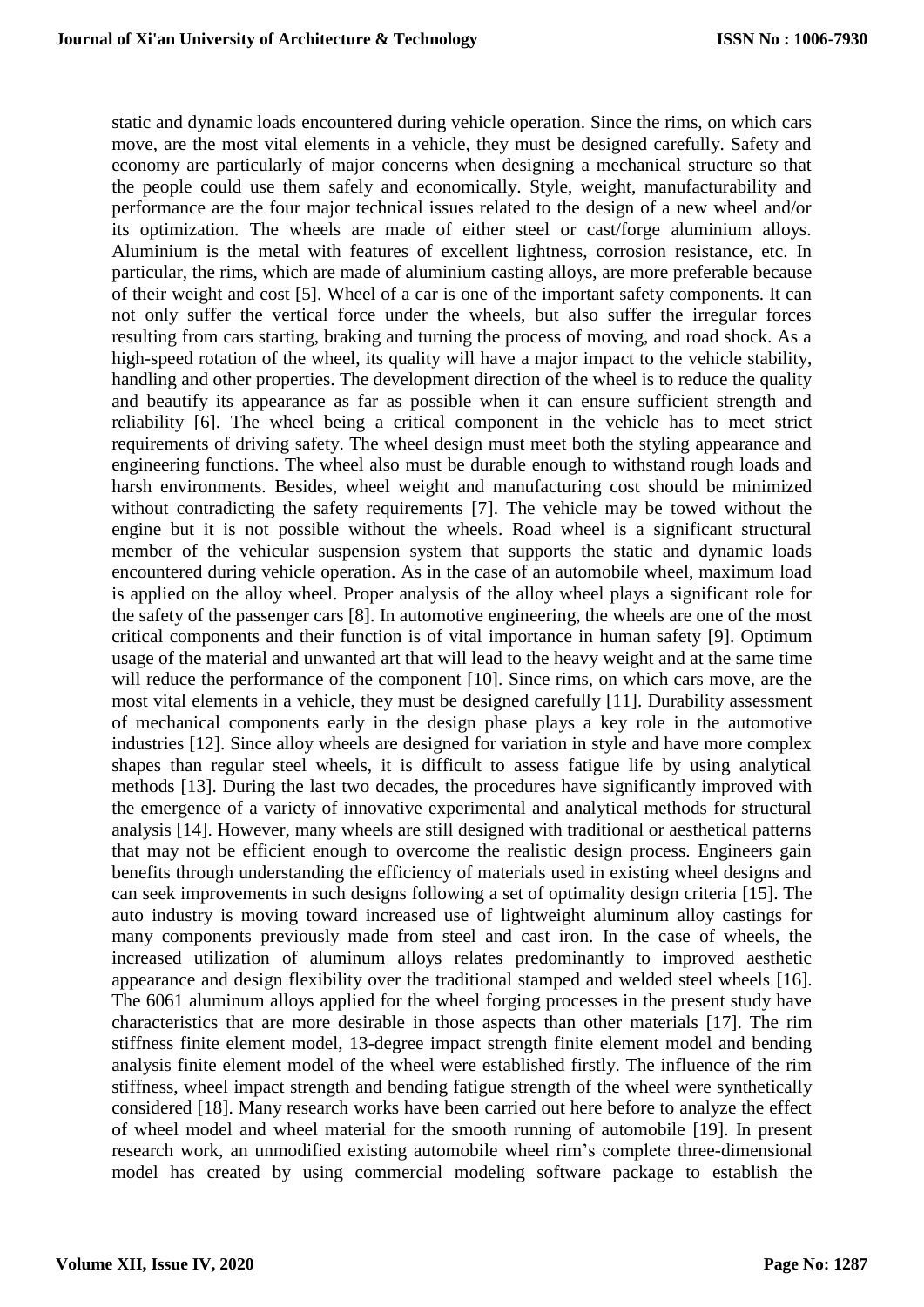deformation and stress behaviour under the steady dynamic load for Aluminium alloy 6061, S-Glass epoxy and E-Glass epoxy material by using commercial analysis software.

## **2. Materials Selection for automobile wheel rim 3D model**

Material selection for automobile rim is one of the most significant stuff for the betterment of the vehicle's performance. In this numerical analysis, an unmodified existing automobile wheel rim has analyzed with the Aluminium Alloy 6061, E-Glass Epoxy and S-Glass Epoxy materials due to its lightweight and high strength. The material used in the analysis model has assumed isotropic, homogeneous, and temperature-independent. During the finite element analysis on an unmodified existing automobile wheel rim, different mechanical properties of these materials have feeded in the ANSYS software to simulate the material changes effects on total deformation and the distribution of equivalent Von-mises stress over the rim surfaces.. Mechanical properties of these materials are approximately equivalent to the existing steel wheel rim, due to this reason above materials have taken for the numerical analysis on wheel rim.

#### **3. Three dimensional model generation for automobile wheel rim**

Three-dimensional model generation of an existing wheel rim has started with the collection of basic dimensions from the physically available wheel rim by reverse engineering concept. The standard specifications of an unmodified existing automobile wheel rim were measured with the help of standard measuring instruments with tolerances and clearances, in order to get the exact three-dimensional model of the rim. A commercial modeling software (CREO) is used to create the two dimensional views of the wheel rim by means of the measured value with proper specifications. Different two-dimensional views are created with the help of the measured dimensions through the modeling software. Entire two-dimensional views are checked for the conversion of three-dimensional model. The complete three-dimensional model of an unmodified existing automobile wheel rim was created with the help of the same modeling software through the two dimensional sketches. Comprehensive three-dimensional model of an unmodified automobile wheel rim that is modeled by the commercially available software is shown in figure.1. In order to understand the wheel rim architecture, the entire three-dimensional model of the wheel rim has converted also a wire frame model. The complete wire frame model of the wheel rim has illustrated in figure.1. Different orientations have applied on the wheel rim model to obtain the various configuration views for the better understanding of wheel rim architecture. The three dimensional model, that was created by sing the commercially available software is ready of the finite element analysis to establish the deformation and stress distribution behaviour under the three different materials like, Aluminium Alloy 6061, E-Glass Epoxy and S-Glass Epoxy materials respectively.

#### **4. Finite element analysis on automobile wheel rim**

In this finite element analysis through the ANSYS R18.1 software, comprehensive threedimensional model of an unmodified existing automobile wheel was undergone the structural analysis by applying the steady dynamics load of the middle portion of the rim. Before the structural analysis on the rim, the complete comprehensive three-dimensional model of the wheel rim has converted as IGES file through the modeling software for the analysis process in ANSYS R18.1 software.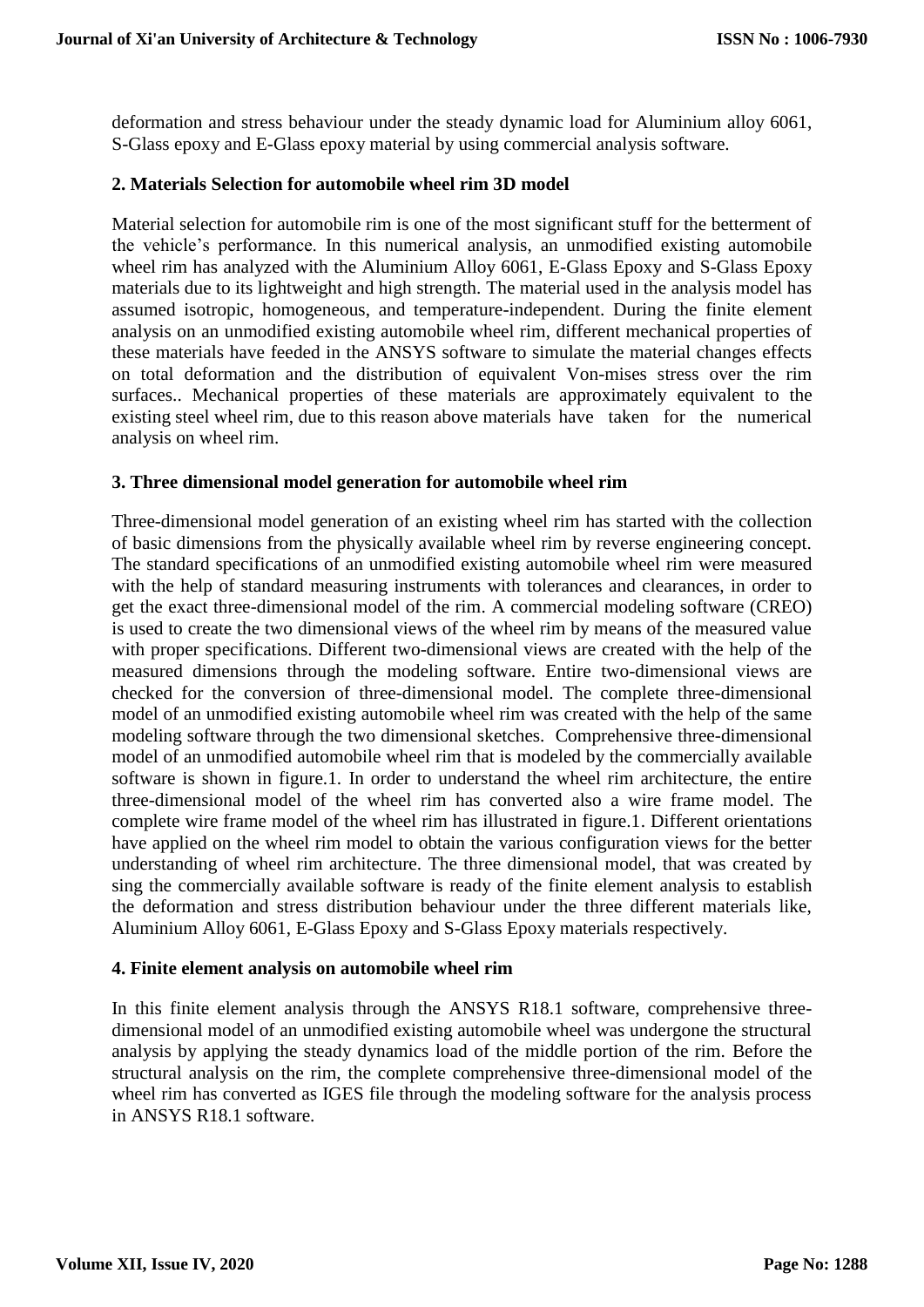

Figure 1 Comprehensive three-dimensional and wire frame model of an unmodified automobile wheel rim

The converted IGES model of wheel rim has imported in ANSYS workbench through import module of external geometry file and the imported IGES model of wheel rim has generated as per the requirements for the ANSYS R18.1 software to carry out structural analysis in the new geometry creation module. In mesh creation module, the entire imported geometry of the wheel rim has selected and the different meshing parameters like, physical preference, type of mesh, number of mesh elements and element size has assigned on the mesh model of the wheel rim. By using the mesh generation option, the entire wheel model has converted as mesh model through the simulation conversion option under the predefined meshing parameters. The exclusive mesh model of an unmodified existing automobile wheel rim has demonstrated in figure.2. By using the solid geometry tree menu, the material for meshed wheel model has assigned by means of the new material definition option. The required wheel rim material properties like, young's modulus, poisons ratio and density were feeded into the ANSYS R18.1 software by means of the new material menu. After the material properties assignment on the mesh model of wheel rim, new analysis option has selected in the software to fix the support for the wheel rim to apply the load.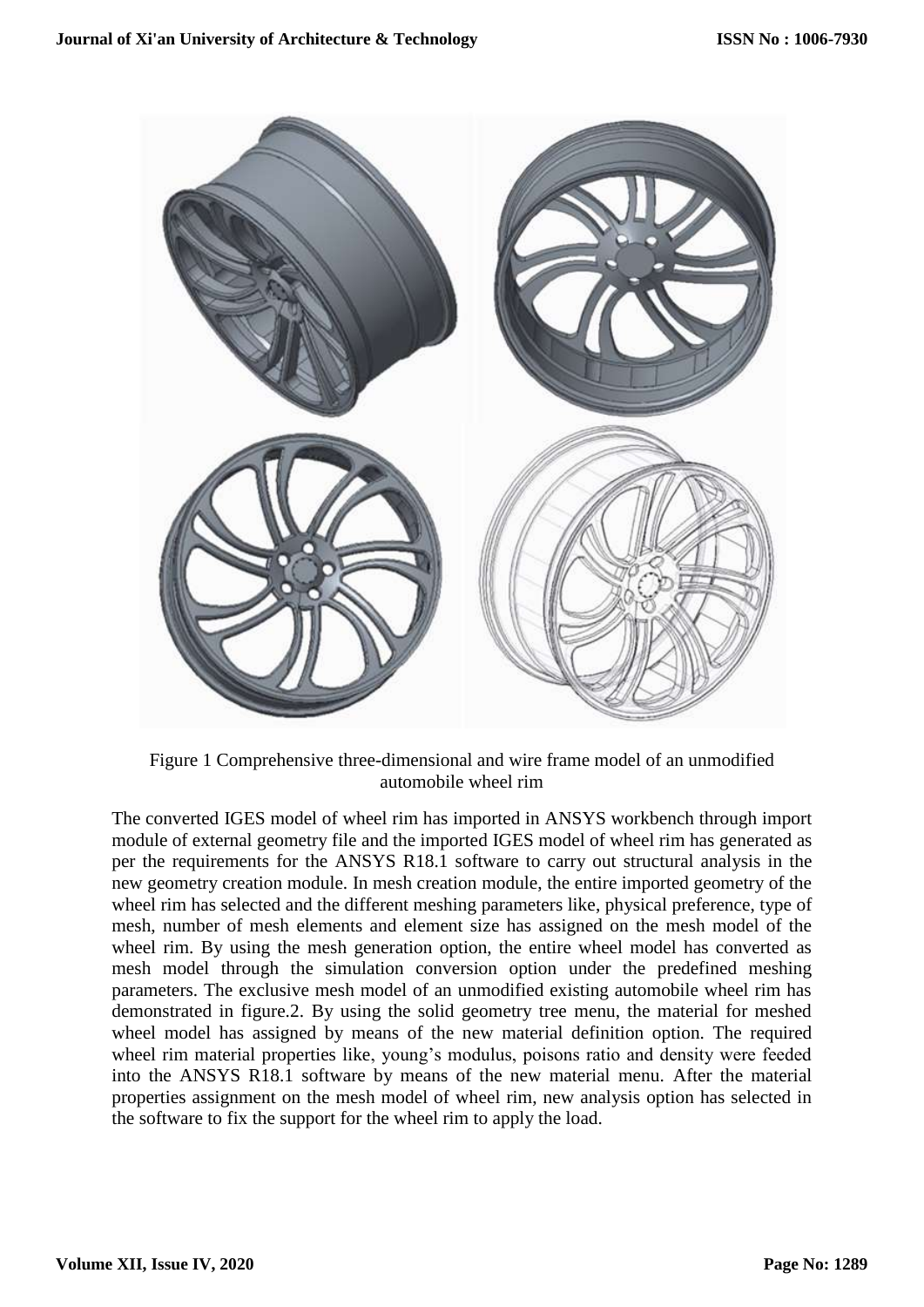

Figure 2 Exclusive finite element model of automobile wheel rim

In new analysis menu, top end of the wheel rim part has constrained with zero degrees of freedom, in order to arrest the all movements in that point. The zero degrees of freedom have applied on the mesh geometry of the wheel rim. An unmodified existing automobile Wheel rim with applied boundary conditions for fixed support has shown in figure.3.



Figure 3 Wheel rim with applied boundary conditions for fixed support

Static structural analysis option has opted to apply the stable dynamic load on the wheel rims axis. Automobile wheel rim with forces applied configuration has illustrated in figure. 4. The complete loaded wheel rim geometry has selected and the to insert the total deformation, directional deformation, equivalent elastic strain, equivalent stress, shear elastic strain, shear stress, maximum shear elastic strain and maximum shear stress attained by the wheel rim model in the load applied directions. Finally by using the solve icon option, the entire analysis were computed for the given inputs and for the selected outputs from the ANSYS R18.1 software. After the solver command execution process, the required results for the wheel rim has obtained from the software in the form of color counter plots for the specific inputs. In this research, the specific outputs like total deformation attained by an unmodified existing automobile wheel rim and the equivalent Von-mises stress distribution of the same wheel rim has obtained in the form of color plots with minimum and maximum magnitudes accordingly. The same analysis process has followed for the remaining two materials, the corresponding outputs for those materials has obtained, and the analysis results were illustrated and compared with all three material wheel rim in results and discussions chapter.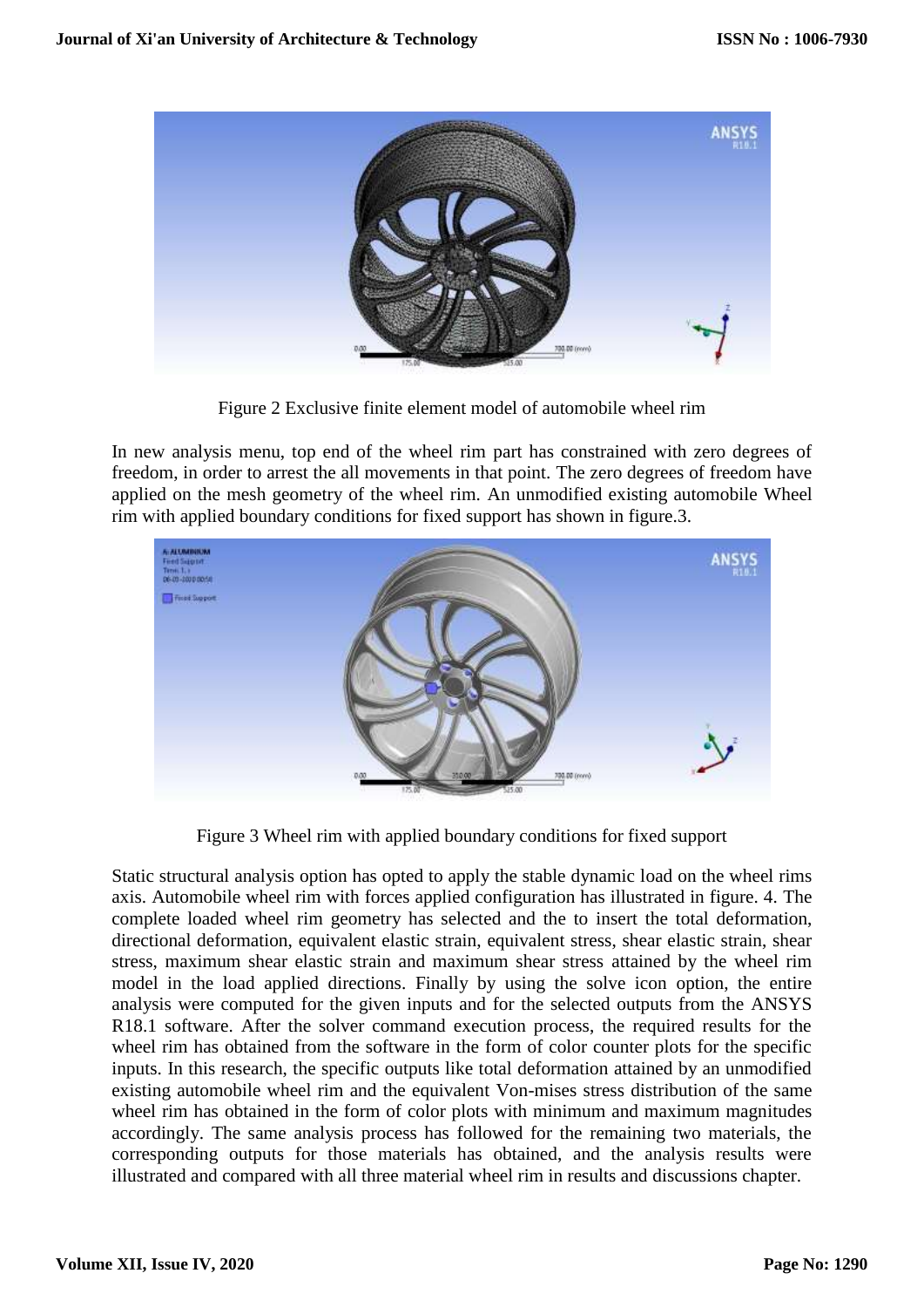

Figure 4 Wheel rim with force applied boundary conditions

## **5. Results and Discussions**

A typical finite element analysis has carried out successfully on an unmodified existing automobile wheel rim by changing the wheel rim materials such as Aluminium Alloy 6061, E-Glass Epoxy and S-Glass Epoxy materials for the establishment of total deformations and equivalent Von-mises stress distributions exhibited by the wheel rim under the stable dynamic loads, which has applied on it theoretically. The following results have obtained from the finite element analysis for the three different wheel rim materials.

## **5.1 Total deformation - Aluminum Alloy 6061 wheel rim**

Total deformation attained by an unmodified existing automobile wheel rim analyzed with Aluminium Alloy – 6061 material under the dynamic load from the ANSYS R18.1 software has illustrated in figure.5. From the figure.5, it was observed that the maximum total deformation of 0.666080 mm that has exhibited by the wheel rim at its inner circumferential surface. Minimum amount of 0.074009 mm deformation has established by the wheel rim at the middle portion. The minimum deformation has observed at the middle portion of the wheel rim due to the arrested degrees of freedom conditions. Applied load on the Aluminum Alloy 6061-wheel rim has distributed from the centre of the wheel rim to outer surface of the wheel rim. Similarly, the total deformation attained by the Aluminum Alloy 6061-wheel rim has progressively increased from the centre portion of the rim to the outer surface the rim.

## **5.2 Total deformation – S Glass Epoxy wheel rim**

An automobile wheel rim analyzed with S Glass Epoxy wheel rim material under the dynamic load for the establishment of attained total deformation from the finite element analysis has illustrated in figure.6. It was noted that the maximum total deformation of 0.55494 mm that has exhibited by the wheel rim at its inner circumferential surface. Minimum amount of 0.06166 mm deformation has established by the wheel rim at the middle portion. The minimum deformation has observed at the middle portion of the wheel rim due to the arrested degrees of freedom conditions. Applied load on the S Glass Epoxy wheel rim has distributed from the centre of the wheel rim to outer surface of the wheel rim. Similarly, the total deformation attained by the S Glass Epoxy wheel rim has increasingly from the centre portion of the rim to the outer surface the rim.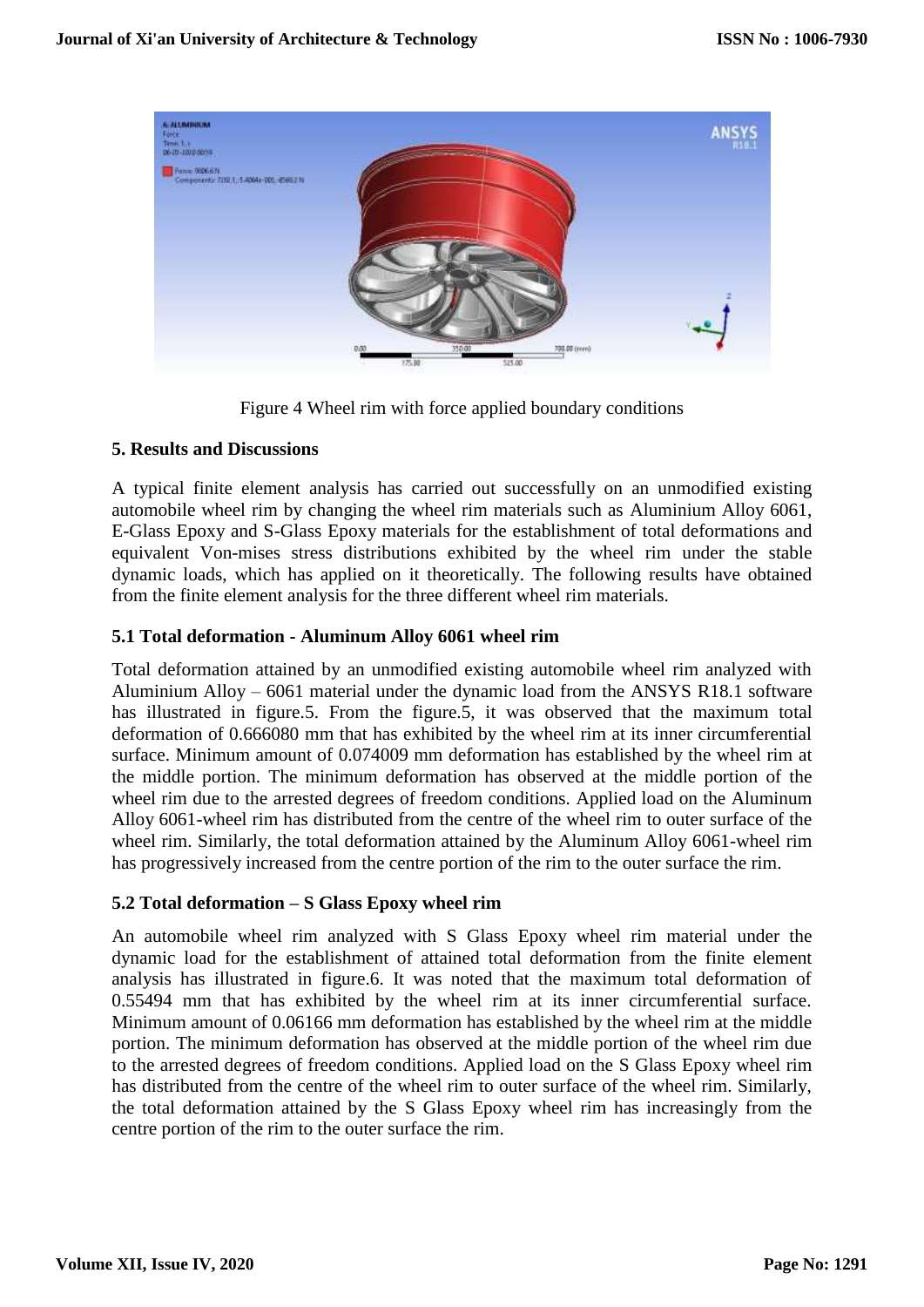

Figure 5 Total deformation attained by the Aluminum Alloy 6061 wheel rim



Figure 6 Total deformation under the applied load for S Glass Epoxy Wheel rim

# **5.3 Total deformation – E Glass Epoxy wheel rim**

Deformation produced by an E Glass Epoxy wheel rim under the specific applied loading conditions for E Glass Epoxy wheel rim has shown in figure.7. It was found that the maximum total deformation of 0.59366 mm that has exposed by the wheel rim at its innermost circumferential surface. Minimum amount of 0.074207 mm deformation has recognized by the wheel rim at the middle portion. The minimum deformation has observed at the middle portion of the wheel rim due to the arrested degrees of freedom conditions. Applied load on the E Glass Epoxy wheel rim has circulated from the centre of the wheel rim to outermost surface of the wheel rim significantly. In the same way, the total deformation conquered by the E Glass Epoxy wheel rim has steadily increased from the centre portion of the rim to the outermost surface the rim correspondingly.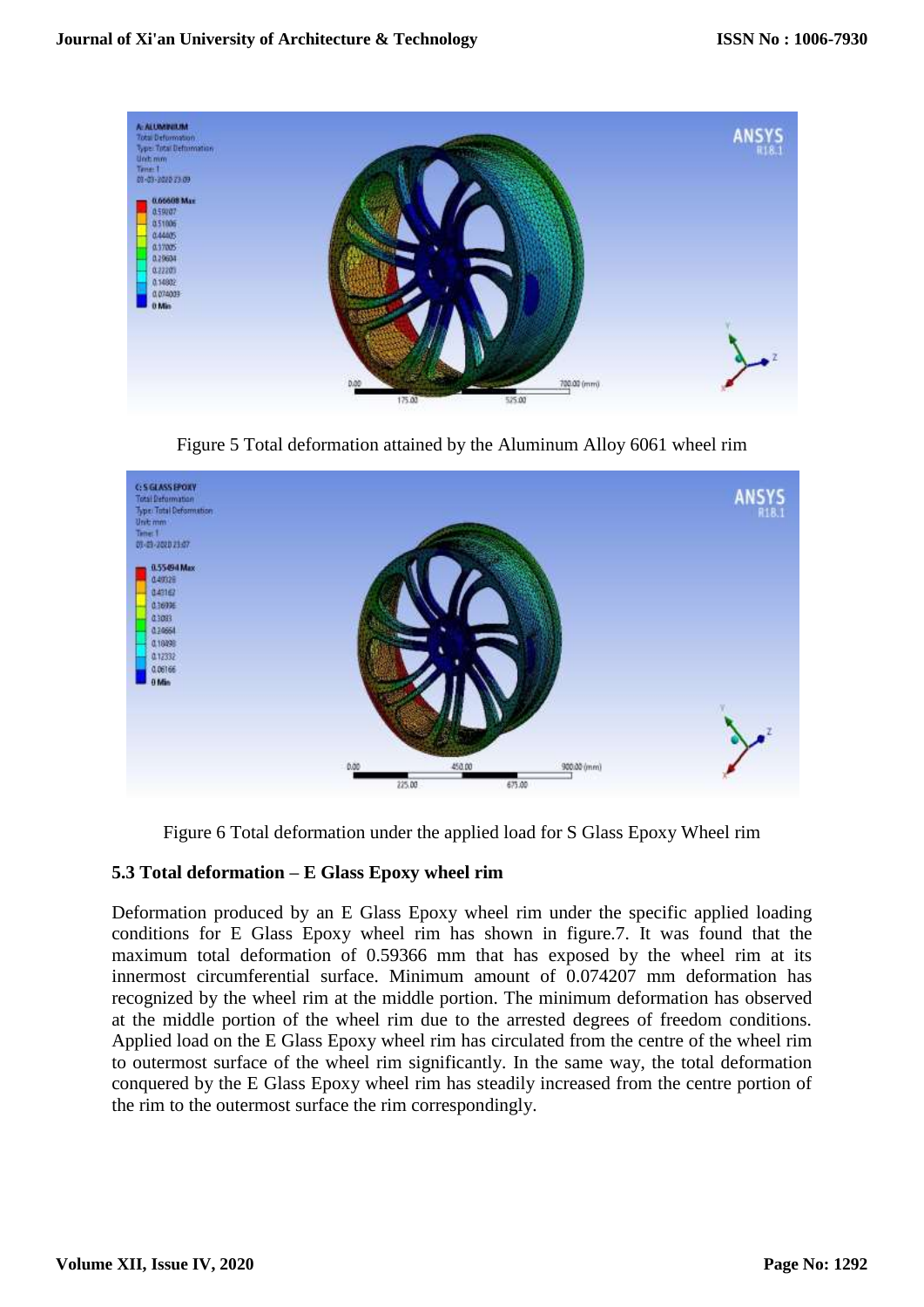

Figure 7 Total deformation of E-Glass Epoxy wheel rim under the applied loading condition

# **5.4 Location wise total deformation – E Glass Epoxy, S Glass Epoxy and Aluminum Alloy 6061 wheel rim**

Location wise deformation accomplished by the E Glass Epoxy, S Glass Epoxy and Aluminum Alloy 6061 wheel rim from minimum level to maximum level have represented with location number in figure.8. According to the magnitude of the deformation, which have attained by the wheel rim during the finite element analysis, location number has allotted in the total deformation color plot. Minimum total deformation has established at the wheel rim base and then it has gradually increased with respect to the increasing location number i.e. the innermost surfaces to the outermost surfaces of the wheel rim significantly. Maximum total deformation has exhibited by the wheel rim at the innermost circumferential area due to the transformation of higher magnitude load.



Figure 8 Representation of location wise deformation accomplished by the wheel rim from minimum level to maximum level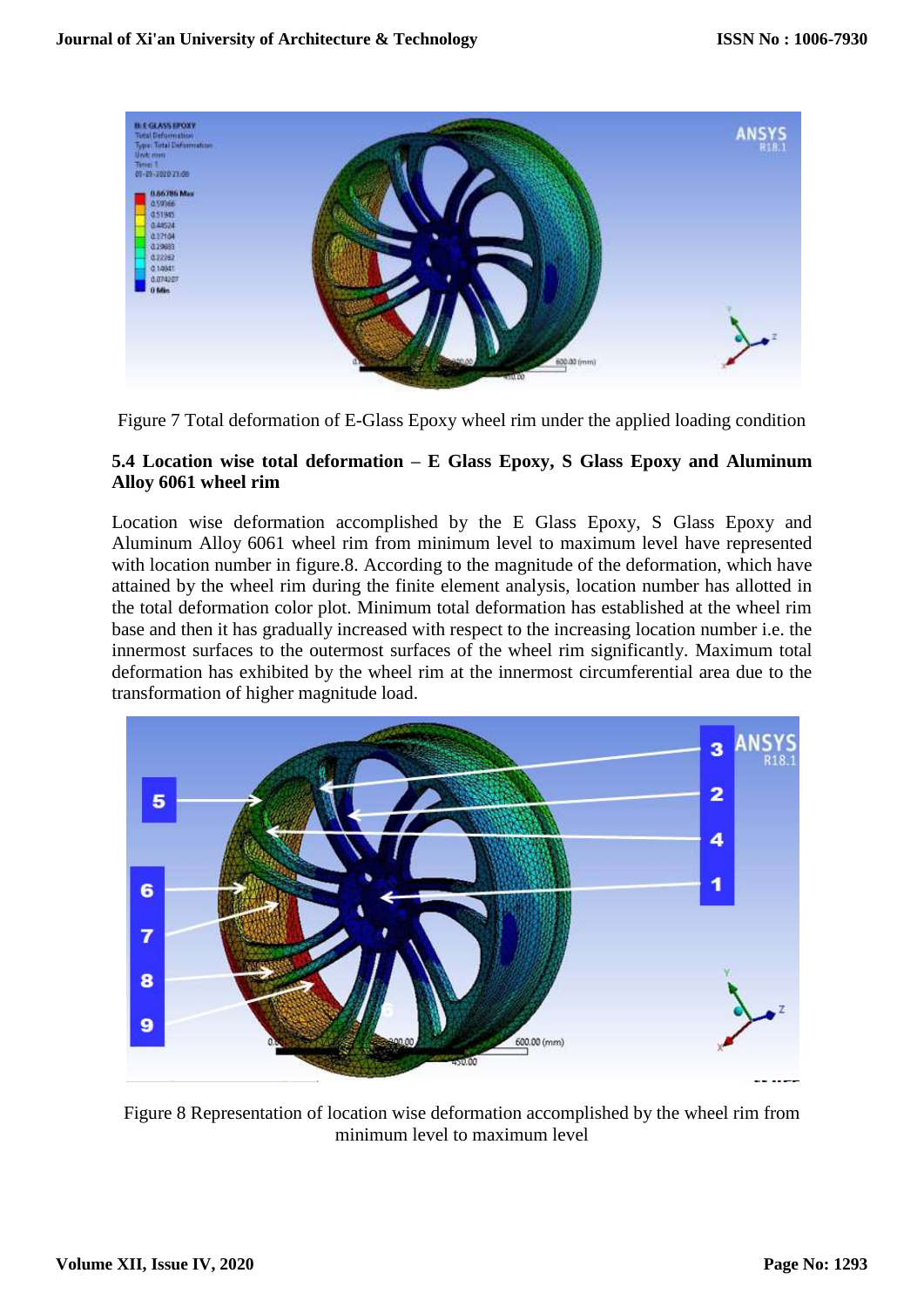The total deformation attained by an unmodified existing automobile wheel rim with respect to the applied dynamic load for the three different materials such as Aluminum Alloy 6061, S-Glass Epoxy and E-Glass Epoxy from minimum to maximum level has represented in figure.9. It has found that the total deformation of wheel rim has significantly increased from the middle portion to the extreme outermost circumferential surfaces of the rim. An unmodified existing automobile wheel rim, which has analyzed with S Glass Epoxy revealed the minimum total deformation of 0.55494 mm at outermost circumferential area due to the high strength of the corresponding material. On the other hand, maximum total deformation of 0.66786 mm has revealed by an unmodified existing automobile wheel rim outermost circumferential area, which has analyzed with E Glass Epoxy material.



Figure 9 Minimum to maximum deformation exposed by S-Glass Epoxy, Aluminium Alloy 6061 and E-Glass Epoxy wheel rim

## **5.5 Comparison of maximum outermost circumferential area total deformation**

Comparison of maximum total deformation attained by an unmodified existing wheel rim at its outermost circumferential area for Aluminium Alloy 6061, S-Glass Epoxy and E-Glass Epoxy material have represented in the graphical form in figure.10. Maximum total deformation for E-Glass Epoxy wheel rim has observed with the magnitude of 0.66786 mm. Wheel rim analyzed with Aluminium Alloy – 6061 has exposed the maximum total deformation of 0.666080 mm at the outermost circumferential surfaces. Surprisingly, S-Glass Epoxy wheel rim has not allowed the maximum deformation under the applied dynamic load. S-Glass Epoxy wheel rim has exposed the maximum total outermost surface deformation of 0.55494 mm considerably. Compared with Aluminium Alloy 6061 wheel rim and E-Glass Epoxy wheel rim, the S-Glass Epoxy wheel rim does not produce the maximum deformation at the outermost rim surfaces.

## **5.6 Equivalent Von-mises stress distribution - Aluminum Alloy 6061 wheel rim**

Equivalent Von-mises stress distribution exposed by an unmodified existing automobile wheel rim analyzed with Aluminium Alloy – 6061 material under the dynamic load from the ANSYS R18.1 software has illustrated in figure.11.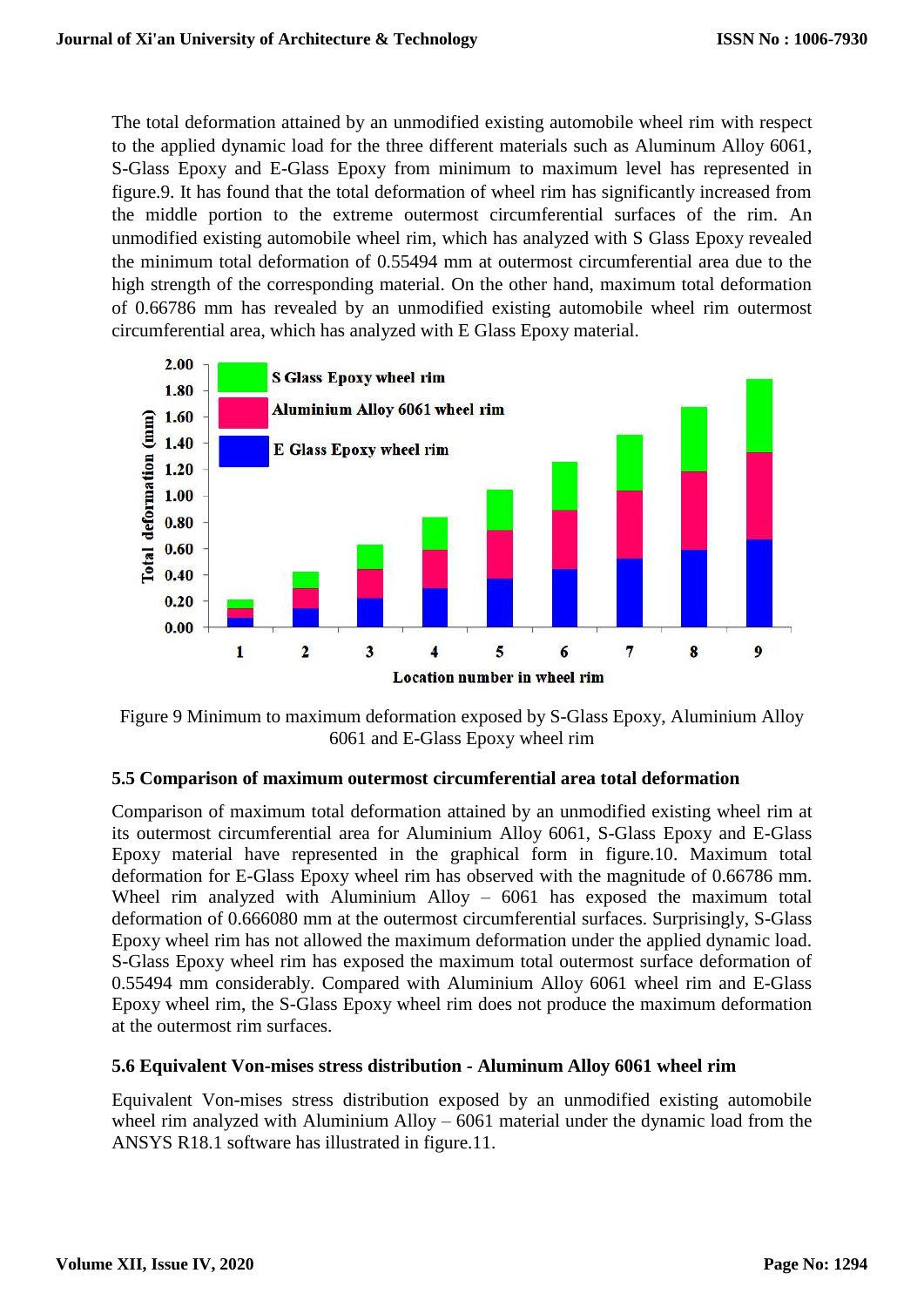

Figure 10 Maximum total deformation attained by the wheel rim for Aluminium Alloy 6061, S-Glass Epoxy and E-Glass Epoxy material

From the figure.11, it has observed that the maximum equivalent Von-mises stress of 37.408 MPa that has exhibited by the wheel rim at its inner circumferential surface. Minimum equivalent Von-mises stress of 4.1644 MPa has established by the wheel rim at the middle portion. The minimum equivalent Von-mises stress has observed at the middle portion of the wheel rim due to the applied load distribution. Applied load on the Aluminum Alloy 6061 wheel rim has distributed from the centre of the wheel rim to outer surface of the wheel rim. Similarly, the equivalent Von-mises stress attained by the Aluminum Alloy 6061-wheel rim has progressively increased from the centre portion of the rim to the outer surface the rim.



Figure 11 Equivalent Von-mises stress distribution in Aluminium Alloy 6061 wheel rim

## **5.7 Equivalent Von-mises stress distribution – S Glass Epoxy wheel rim**

Equivalent Von-mises stress distribution exposed by an unmodified existing automobile wheel rim analyzed with S Glass Epoxy wheel rim under the dynamic load from the ANSYS R18.1 software has illustrated in figure.12. From the figure.12, it has observed that the maximum equivalent Von-mises stress of 37.408 MPa that has exhibited by the wheel rim at its inner circumferential surface. Minimum equivalent Von-mises stress of 4.1644 MPa has established by the wheel rim at the middle portion.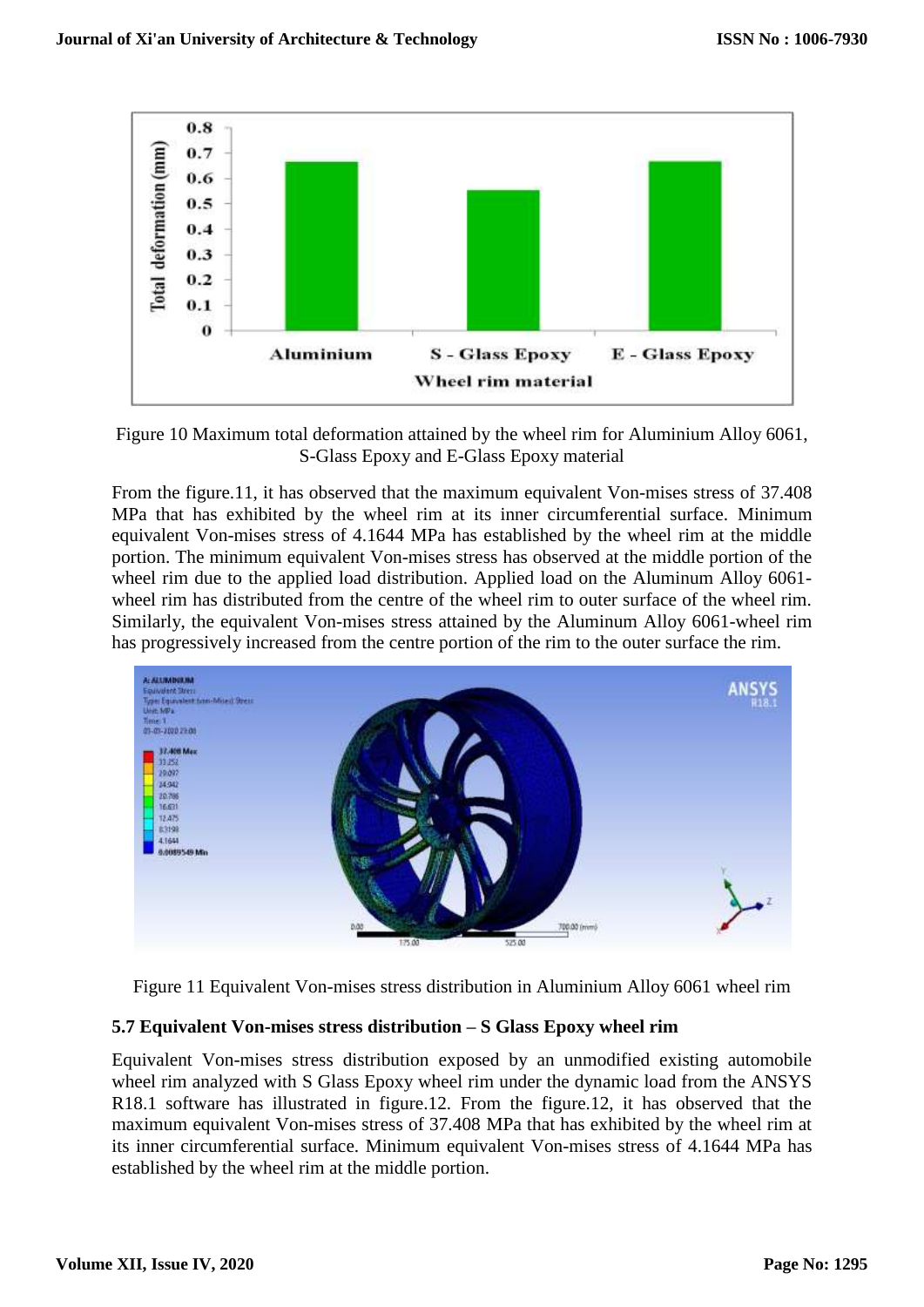

Figure 12 Distribution of equivalent Von-mises stress in wheel rim for S-Glass epoxy material

#### **5.8 Equivalent Von-mises stress distribution – E Glass Epoxy wheel rim**

Equivalent Von-mises stress distribution exposed by an unmodified existing automobile wheel rim analyzed with E Glass Epoxy wheel rim under the dynamic load from the finite element results has illustrated in figure.13. From the figure.13, it has observed that the maximum equivalent Von-mises stress of 37.766 MPa that has exhibited by the wheel rim at its inner circumferential surface. Minimum equivalent Von-mises stress of 4.2067 MPa has established by the wheel rim at the middle portion.



Figure 13 Equivalent Von-mises stress distribution in E-Glass Epoxy wheel rim

## **5.9 Location wise Distribution of Equivalent Von-mises stress – E Glass Epoxy, S Glass Epoxy and Aluminum Alloy 6061 wheel rim**

Location wise distribution of equivalent Von-mises stress accomplished by the E Glass Epoxy, S Glass Epoxy and Aluminum Alloy 6061 wheel rim from minimum level to maximum level have represented with location number in figure.14.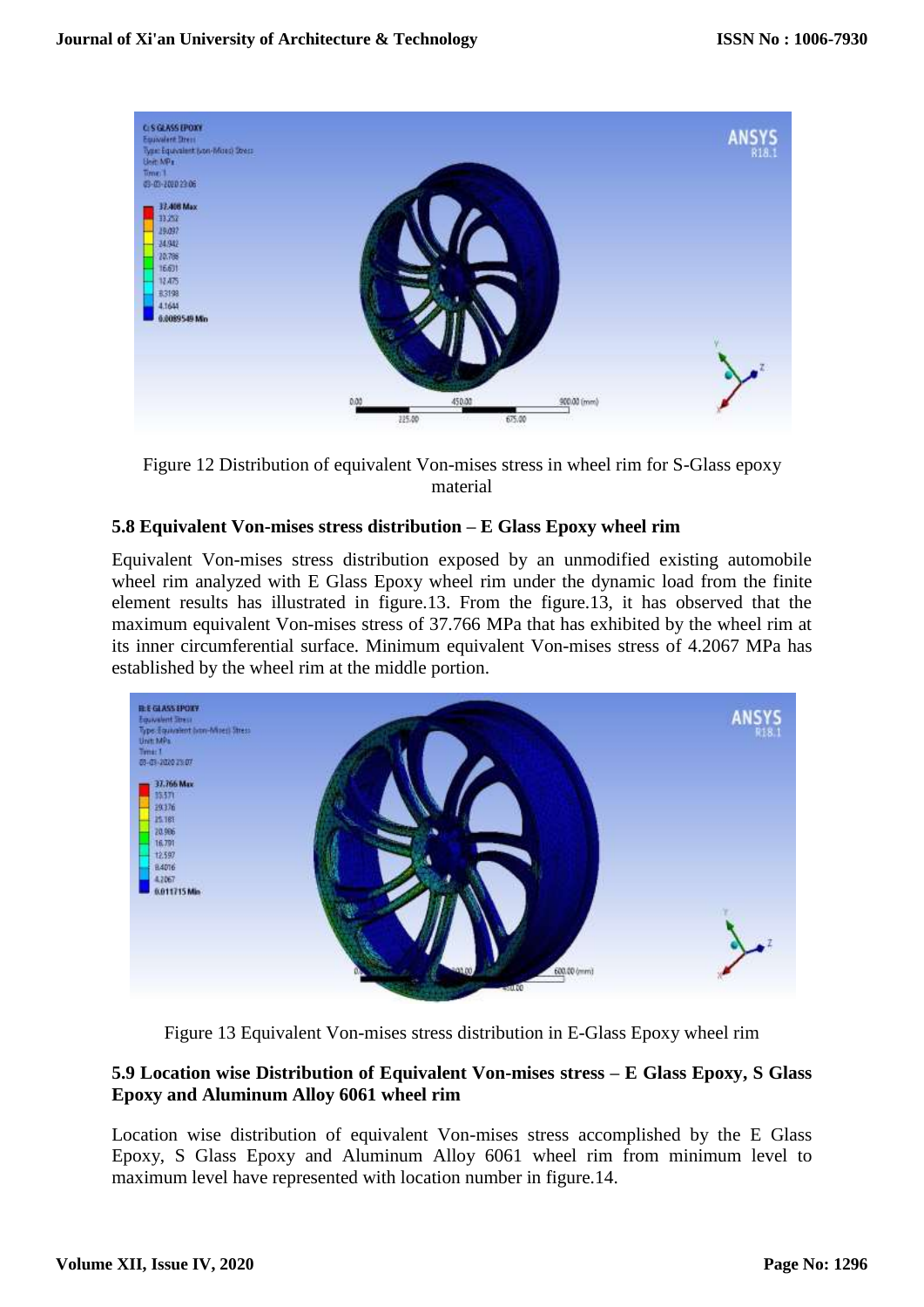According to the magnitude of the equivalent Von-mises stress, which have attained by the wheel rim during the finite element analysis, location number has allotted in the equivalent Von-mises stress color plot. Minimum equivalent Von-mises stress has established at the wheel rim base and then it has gradually increased with respect to the increasing location number i.e. the innermost surfaces to the outermost surfaces of the wheel rim significantly. Maximum equivalent Von-mises stress has exhibited by the wheel rim at the innermost circumferential area due to the transformation of higher magnitude load.



Figure 14 Minimum to maximum equivalent Von-mises stress attained by the wheel rim with corresponding location number

Equivalent Von-mises stress distribution exposed by an unmodified existing automobile wheel rim with respect to the applied dynamic load for the three different materials such as Aluminum Alloy 6061, S-Glass Epoxy and E-Glass Epoxy from minimum to maximum level has represented in figure.15. It has found that an equivalent Von-mises stress distribution of wheel rim has significantly increased from the middle portion to the extreme outermost circumferential surfaces of the rim. An unmodified existing automobile wheel rim, which has analyzed with S Glass Epoxy and E Glass Epoxy have revealed the minimum equivalent Von-mises stress distribution of 37.408 MPa at outermost circumferential area due to the high strength of the corresponding material. On the other hand, maximum equivalent Von-mises stress distribution of 37.776 MPa has revealed by an unmodified existing automobile wheel rim outermost circumferential area, which has analyzed with E Glass Epoxy material.

## **5.10 Comparison of maximum outermost equivalent Von-mises stress distribution**

Comparison of maximum Von-mises stress distribution attained by an unmodified existing wheel rim at its outermost circumferential area for Aluminium Alloy 6061, S-Glass Epoxy and E-Glass Epoxy material have represented in the graphical form in figure.16. Maximum equivalent Von-mises stress distribution for E-Glass Epoxy wheel rim has observed with the magnitude of 37.776 MPa. Wheel rim analyzed with Aluminium Alloy – 6061 has exposed the maximum equivalent Von-mises stress distribution of 37.408 MPa at the outermost circumferential surfaces. Surprisingly, S-Glass Epoxy wheel rim has not produced the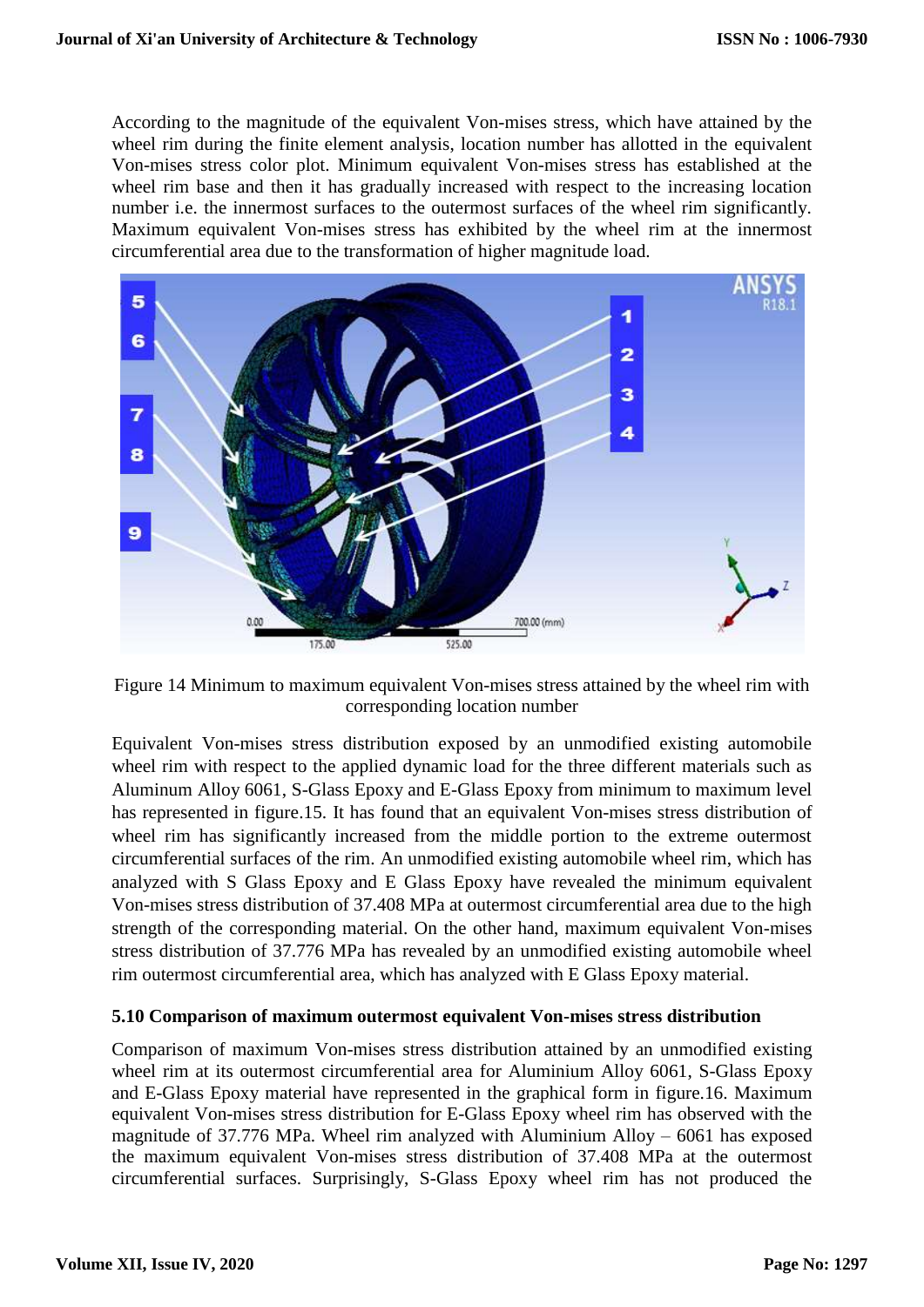maximum equivalent Von-mises stress distribution under the applied dynamic load. S-Glass Epoxy wheel rim has exposed the maximum equivalent Von-mises stress distribution of 37.408 MPa considerably. Compared with Aluminium Alloy 6061 wheel rim and S-Glass Epoxy wheel rim, E-Glass Epoxy wheel rim has exhibited the maximum equivalent Vonmises stress distribution outermost rim surfaces.



Figure 15 Minimum to maximum equivalent Von-mises stress exposed by S-Glass Epoxy, Aluminium Alloy 6061 and E-Glass Epoxy wheel rim



Figure 16 Distribution of equivalent Von-mises stress in Aluminium Alloy 6061, S-Glass Epoxy and E-Glass Epoxy wheel rim

## **Conclusions**

An unmodified existing automobile wheel rim has modeled using modeling software and the structural analysis has been conceded on the wheel rim by changing the material such that Aluminium Alloy 6061, S-Glass Epoxy and E-Glass Epoxy material under the specific dynamic loading condition. Total deformations and equivalent Von-mises stresses distribution behaviour of wheel rim have established for the Aluminium Alloy 6061, S-Glass Epoxy and E-Glass Epoxy. Finite element analyses results revealed that the wheel rim that have analyzed with E-Glass Epoxy material exhibits the better deformation behaviour and have exposed the maximum Von-mises stress distribution over the wheel rim surfaces under the applied dynamic load conditions than Aluminium Alloy 6061and S-Glass Epoxy wheel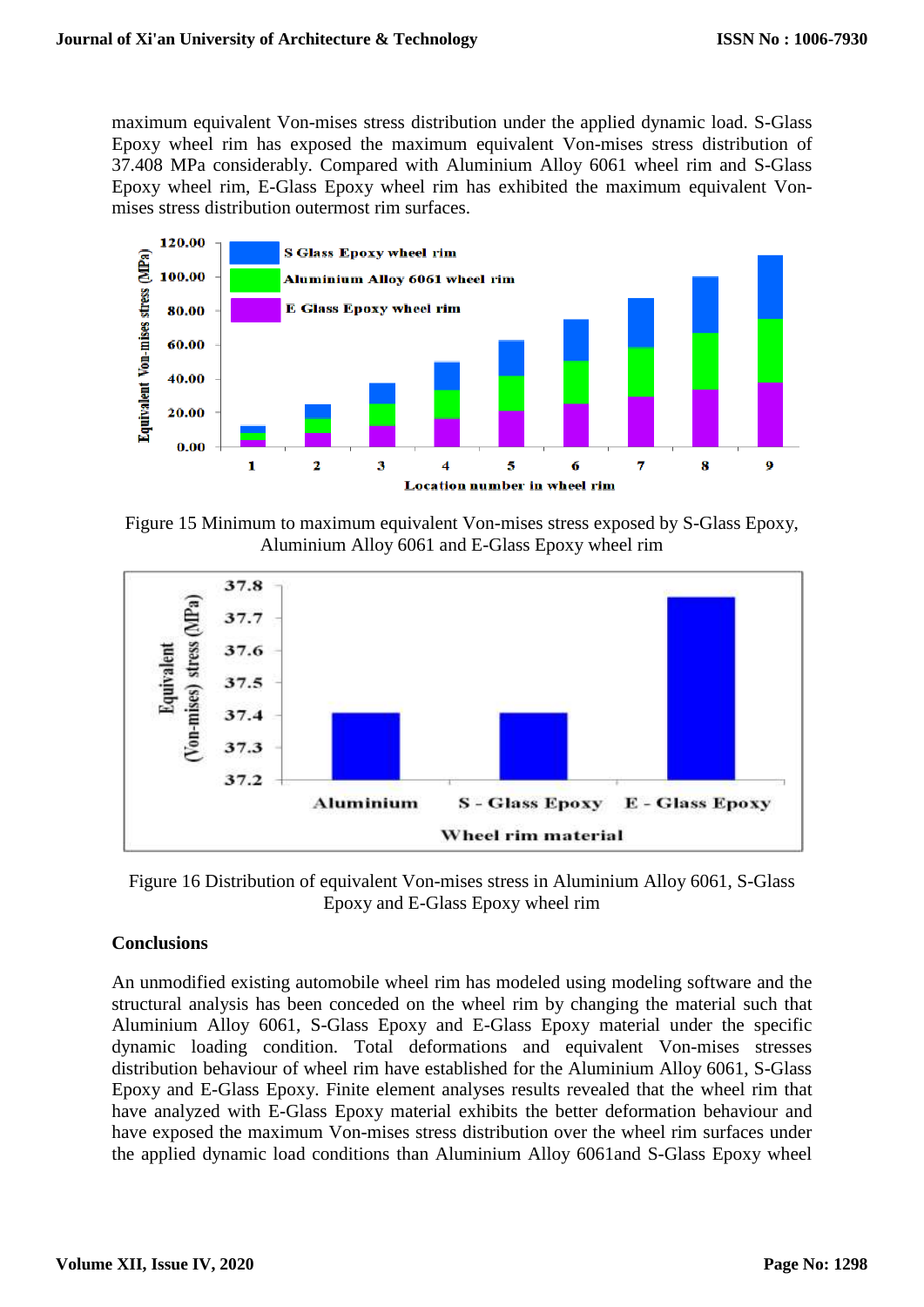rim. It has concluded that the E-Glass epoxy material can be used as an automobile wheel rim for the replacement of aluminium alloy and steel wheel rims.

#### **References**

- [1] Harish Panjagala, Balakrishna, Shasikant Kushnoore, E.L.N.Rohit Madhukar, Design & weight optimization of a wheel rim for sport utility vehicle, MATEC Web of Conferences- ICDAMS, 2018, 172, 03006, pp.01-05.
- [2] Design analysis of motorcycle front wheel rim deformation behaviour under different speed of frontal crash, World Research & Innovation Convention on Engineering & Technology 2012, Kuala Lumpur, Malaysia, 3-5 December 2012, 022, pp.143-146.
- [3] M.M.Topac, S.Ercan, N.S.Kuralay, Fatigue life prediction of a heavy vehicle steel wheel under radial loads by using finite element analysis, Engineering Failure Analysis, 20, 2012, pp.67-79.
- [4] U.Kocabicak, M.Firat, Numerical analysis of wheel cornering fatigue tests, Engineering Failure Analysis, 8(4), 2001, pp.339-354.
- [5] Muhammet Cerit, Numerical simulation of dynamic side impact test for an aluminium alloy wheel, Scientific Research and Essays, 05(18), 2010, pp. 2694-2701.
- [6] Ying Shi, Liang Wang, Peng Yu, The lightweight design and improvement of aluminum alloy automobile wheel, Applied Mechanics and Materials, 63-64, 2011, pp.189-192.
- [7] Chia-Lung Chang, Shao-Huei Yang, Simulation of wheel impact test using finite element method, Engineering Failure Analysis, 16(5), 2009, pp.1711-1719.
- [8] Dr.S.Nallusamy, N.Manikanda Prabu, K.Balakannan, Dr.Gautam Majumdar, Analysis of static stress in an alloy wheel of the passenger car, International Journal of Engineering Research in Africa, 16, 2015, pp 17-25.
- [9] P.Ramamurty Raju, B.Satyanarayana, K.Ramji, K.Suresh Babu, Evaluation of fatigue life of aluminium alloy wheels under bending loads, Fatigue & Fracture of Engineering Materials & Structures, 2009, 32, pp.119–126.
- [10] Mohd Nizam Ahmad, Wan Mansor Wan Muhamad, Application of size optimization on steel wheel rim, Applied Mechanics and Materials, 315, 2013, pp.309-314.
- [11] H Akbulut, On optimization of a car rim using finite element method, Finite Elements in Analysis and Design, 39, (5–6), 2003, pp.433-443.
- [12] Mehmet Firat, Recep Kozan, Murat Ozsoy, O.Hamdi Mete, Numerical modeling and simulation of wheel radial fatigue tests, Engineering Failure Analysis, 16(5), 2009, pp.1533-1541.